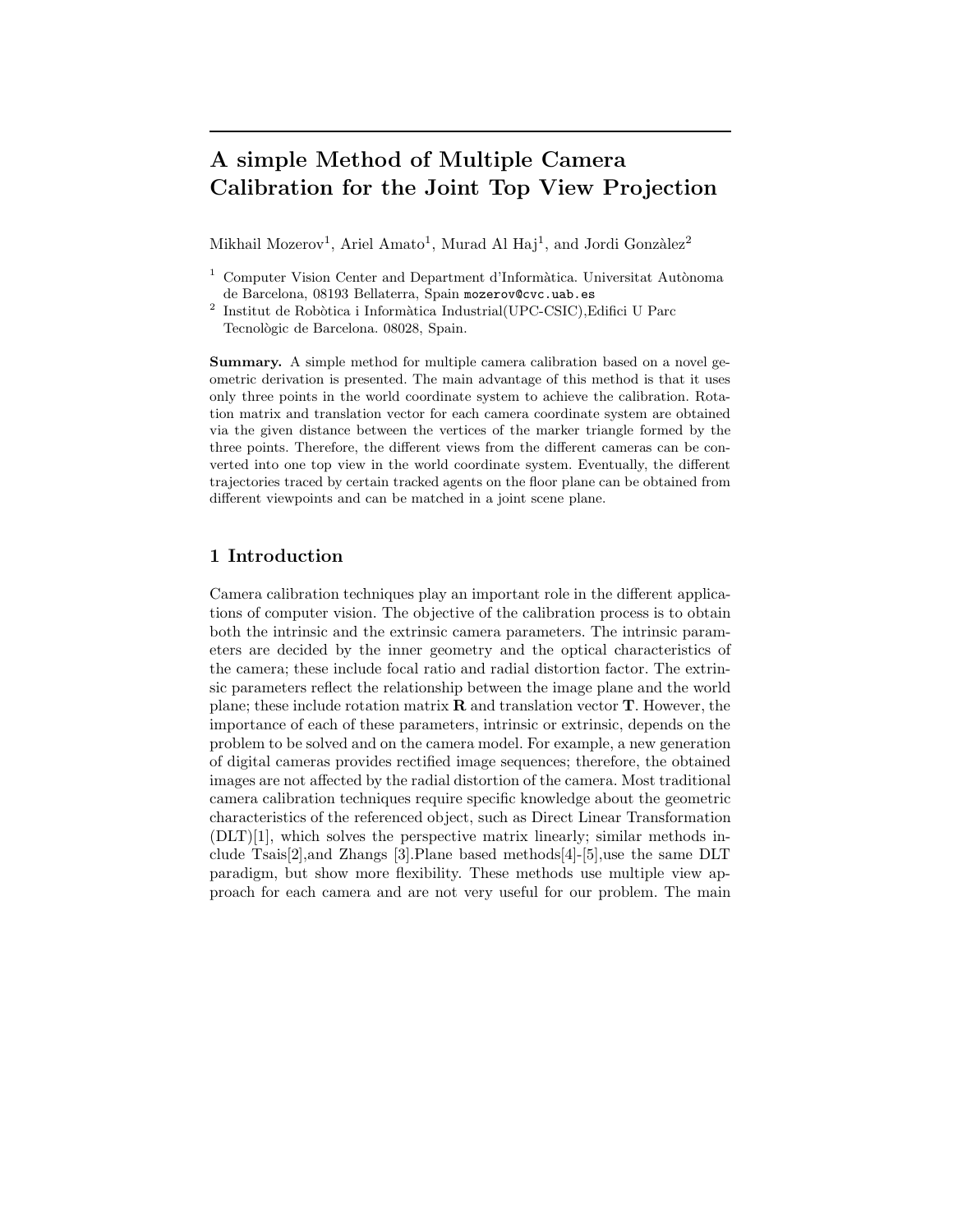#### 2 M. Mozerov et al.

goal of this work is to use calibration in order to convert the image planes obtained from multiple camera views into one top view of an inspected scene, as shown in Fig. 2. This allows us to interpret certain actions, after extracting them from the scene, in a chosen world coordinate system. The similar approach is used in the paper of Lee et al.[6]. This can be done by performing trajectory matching of the tracked foot points of the moving agent. Many works use these approach to handle uncertainty of one point view[7]-[8]. In such a scenario, the most important aspect is to achieve sufficient accuracy in the ground plan which contains the marker triangle (the floor plane on which the agent is walking). Our experiments show that in this situation, the focal ratio does not play an important role and the lens focus scope  $(\pm 5\%)$ produces minimal distortion in the ground plan measurements. Furthermore, in the extreme case where the image plane and the world plane coplanar, the accuracy of the ground plane measurements do not depend on the focal ratio. Of course, the focal ratio is essential in determining the distance between the camera and the scene or in measuring the heights of objects in the scene; however, in these case, the focal length can be obtained a priori, either through a simple geometric approximation or from the datasheet of the camera and lens. The DLT methods require more than three points in the world coordinate system, for example, the Tsais calibration technique requires five points. Three point problem usually is considered as theoretical problem without implementing in real experiments[9]-[10]. Our main contribution is to propose calibration method that uses only three world coordinate points, eventually calibration process can be considered as two independent and intuitively clear parts with simple geometrical interpretation; the first part is obtaining values of marker triangle points in a camera coordinate system while the second is deriving **R** and **T**. This paper is organized as follows. Section 2 presents our camera model while section 3 discusses our calibration process. Section 4 describes inverse perspective mapping. Section 5 shows our experimental results. Concluding remarks are made in section 6.

### **2 Camera Model**

As shown in Fig. 2 pinhole camera model is used. We suppose that the focal ratio parameter is known or predetermined. The right-hand camera coordinate system  $\mathbf{p}_0$ ,  $\mathbf{X}_c$ ,  $\mathbf{Y}_c$ ,  $\mathbf{Z}_c$  is defined as origin  $\mathbf{p}_0$ ,, which coincide with optic center of camera,**Z***<sup>c</sup>* axis coincident with optical axis and has invers direction, which means that all visible point including projection points have depth values strongly less than zero. A scene point **P** can be represented in the camera coordinate system as  $\mathbf{P}_n = [X_n, Y_n, Z_n]^t$  and in the world coordinate system  $(\mathbf{O}w, \mathbf{X}_w, \mathbf{Y}_w, \mathbf{Z}_w)$  as  $\hat{\mathbf{P}}_n = \left[\hat{X}_n, \hat{Y}_n, \hat{Z}_n\right]^t$ . The projection of any world point onto image plane, which is parallel to the camera plane, is denoted by lowercase as  $\mathbf{p}_n = [x_n, y_n, -f]^t$ , where *f* is the camera focal length. The relationship between these two coordinate values is as follow.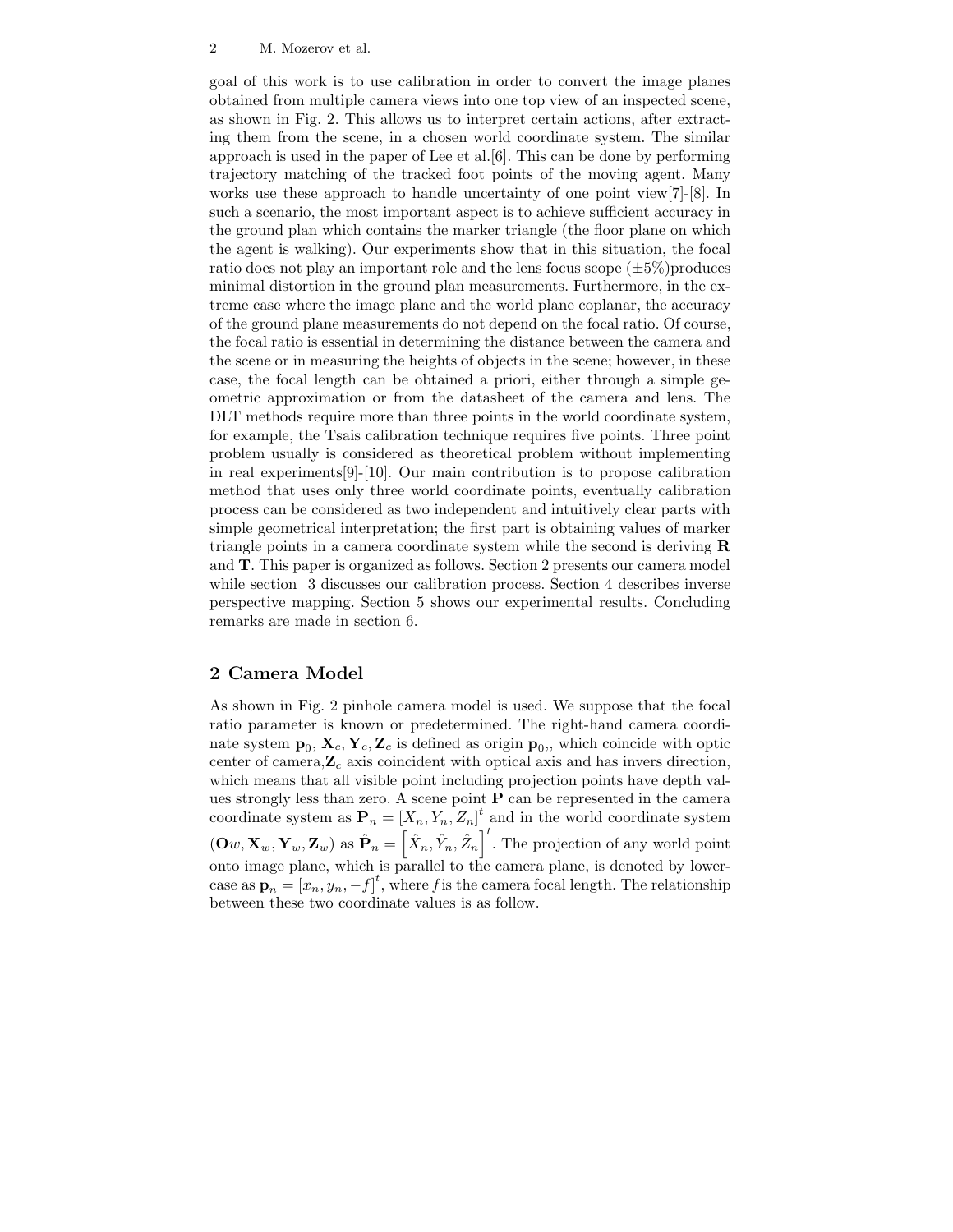$$
\mathbf{P}_n = \frac{Z_n}{f} \mathbf{p}_n \tag{1}
$$

As we work with the raster images, it is useful also to consider the raster representation of the image plane points  $\mathbf{m}_n = [i_n, j_n, -f_{pix}]^t$ ,  $i \in$  $[-I, I], j \in [-J, J],$  where  $f_{pix}$  is the focal length expressed in the raster pixels, I and J are the half size of the image matrix in *X* and *Y* directions respectively. If to denote the distance between two neighbor raster pixels as  $\mu = CCD_x/2I$ , where  $CCD_x$  is the physical size of the camera CCD matrix in *X* direction, then, the focal length in pixels is  $f_{pix} = f/\mu$ . Let us denote the inverse of the intrinsic constant  $f_{pix}^{-1}$  as  $\varphi$ , and now we are prepared to express an image plane point via raster representation:

$$
\mathbf{p}_n = \mu \mathbf{m}_n = f \mathbf{u}_n \tag{2}
$$

where  $\mathbf{u}_n = \varphi \mathbf{m}_n = [\varphi i_n, \varphi j_n, -1]^t$  is a convenient raster representation of a point in the image plane.



Fig. 1: Pinhole camera model for calibration with three world coordinate points.

To obtain focal ratio of our cameras we use a simple geometrical approach with just two points: it is assumed that two world coordinate points  $P_1$ ,  $P_2$ have two given projection on the image plane **p**1, **p**<sup>2</sup> as it is shown in Fig. 1. We also suppose that the distance between the two world points  $d12 = |{\bf P}_2 - {\bf P}_1|$ is known and distances between optical center  $\mathbf{p}_0$  and given points  $\mathbf{P}_1$ ,  $\mathbf{P}_2$  are measured (for example using laser distancemeter as it is in our experiments). Now, the angle between unknown vectors  $\mathbf{p}_1$ ,  $\mathbf{p}_2$  can be calculated using cosine theorem, and finally cos(  $P_1$ ,  $P_2$ ) = cos( $p_1$ ,  $p_2$ ). Then the focal ratio is the a simple solution of this equality.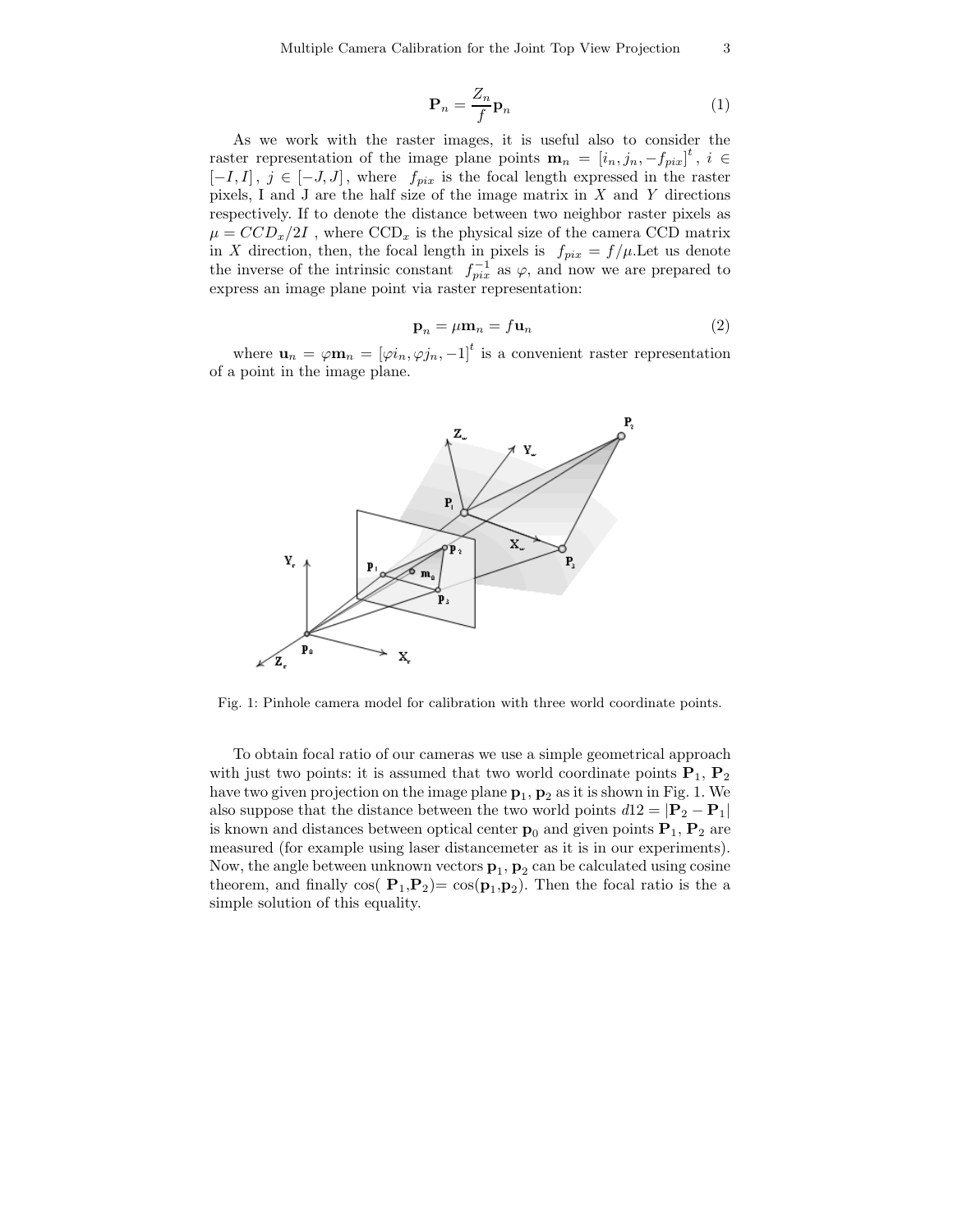#### **3 Calibration Algorithm**

Now, we assume that the intrinsic constant  $\varphi$  is given or predetermined. Note, that in this case only the depth parameter  $Z_n$  is needed to completely describe all the visible points in the world coordinate system of a camera (see Eq.( 1- 2). On the other hand, three points of the world coordinate system (if they do not belong to the same line) are enough to determine extrinsic coordinate system. So, the calibration process can be divided into two independent parts. First, we calculate values of marker triangle points in a camera coordinate system and then obtain extrinsic parameters **R** and **T**. Let us denote the distances between three point in the marker triangle  $P_1$ ,  $P_2$ ,  $P_3$  and scalar product matrix of its projection points as  $d_{kl} = |\mathbf{P}_k - \mathbf{P}_l|$  and  $\sigma_{kl} = \mathbf{u}_k \mathbf{u}_l$ with  $k,l=1,2,3$ . Then the three perspective points problem can be defined as follow: find three desired values  $Z_1$ ,  $Z_2$ ,  $Z_3$  that satisfy the system of three equations

$$
Z_k^2 - 2Z_k Z_l a_{kl} + Z_l^2 b_{kl} - c_{kl} = 0
$$
\n(3)

where  $a_{kl} = \sigma_{kl} / \sigma_{kk}$ ,  $b_{kl} = \sigma_{ll} / \sigma_{kk} c_{kl} = d_{kl} / \sigma_{kk}$ .

The system of these nonlinear equations can be solved in two ways. One way leads to a biquadratic closed form, which is a big problem itself. We propose another way with a fast iterative algorithm that provides computer level accuracy. Let us suppose that  $0 > Z_3 \geq Z_1 \geq Z_2$ . In this case the system has just one solution and the values of  $Z_3$ ,  $Z_1$  can be calculated via value  $Z_2$ 

$$
Z_k = Z_2 a_{k2} + \sqrt{Z_2^2 (a_{k2}^2 - b_{k2}) - c_{k2}} = 0, \ k = 1, 3
$$
 (4)

We remember that depth values of the marker triangle points satisfy  $0 \geq$  $Z_3 \geq Z_1 \geq Z_2$  and the expression under square root in Eq.(4) must not be negative. These constraints provide us with the limits of  $Z_2$  variable domain. Then substituting Eq.  $(4)$  in  $(3)$  we have one equation to solve

$$
(Z_1(Z_2))^2 - 2Z_1(Z_2)Z_3(Z_2)a_{13} + Z_l^2b_{13} - c_{13} = 0
$$
\n(5)

This equation with given order constrain  $0 > Z_3 \geq Z_1 \geq Z_2$  has only one solution within the calculated segment  $[\min(Z_2), \max(Z_2)]$ . In such a case, the solution can be obtained iteratively using dichotomic division algorithm of the desired variable domain. The double float precision computer accuracy can be achieved with less than 50 steps. Now we are able to derive rotation matrix and translation vector that transform the new world coordinates of a point into the camera world coordinates

$$
\mathbf{P}_n = \mathbf{R}\hat{\mathbf{P}}_n + \mathbf{T} \tag{6}
$$

To obtain the transformation parameter, first, it is necessary to define new world coordinate system. Let us put the origin of our world coordinate system to one of the marker triangle vertices  $\mathbf{O}_w = \mathbf{P}_1$ , and take one of the triangle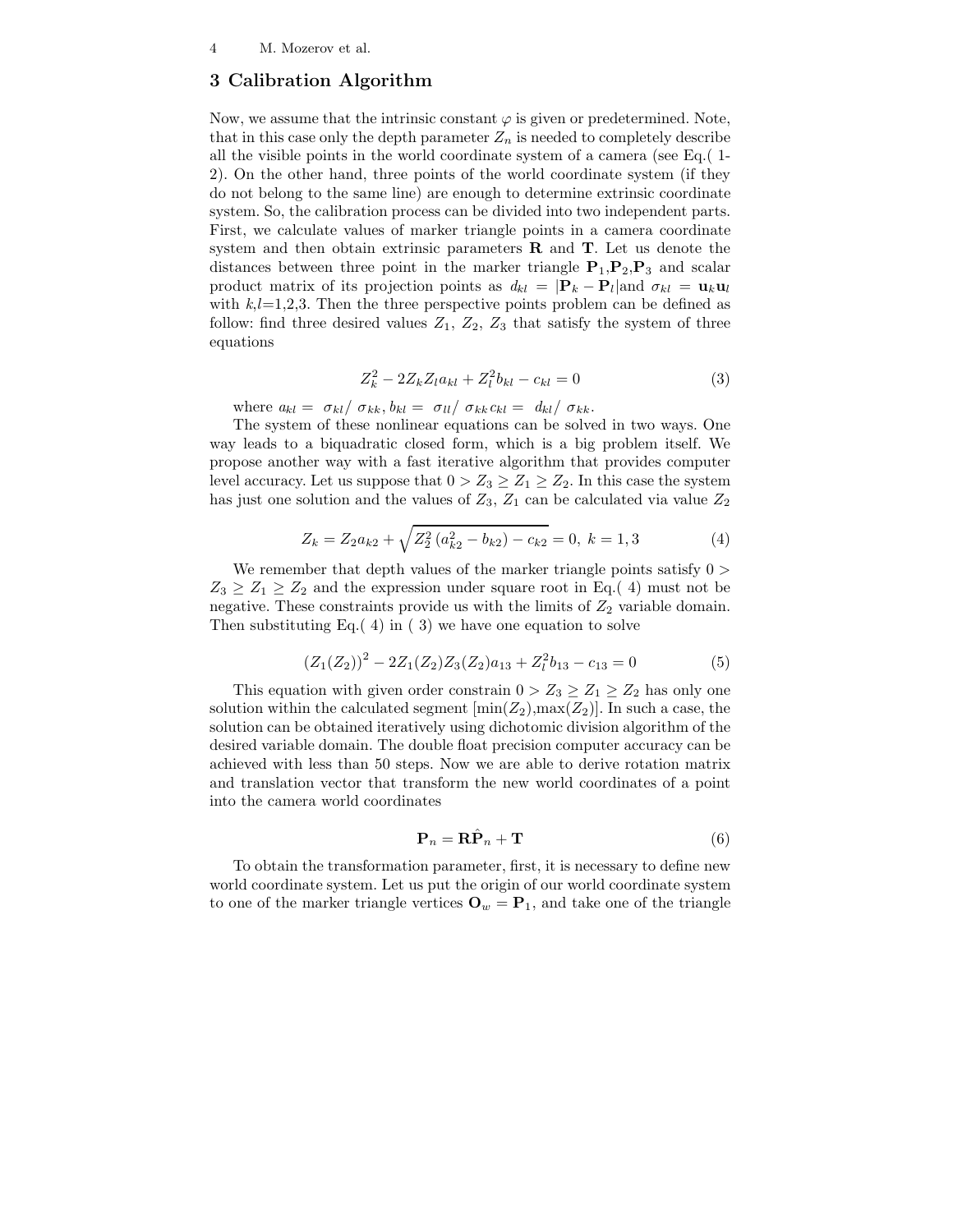$$
\mathbf{X}_{w} = \frac{(\mathbf{P}_{3} - \mathbf{P}_{1})}{|\mathbf{P}_{3} - \mathbf{P}_{1}|}; \mathbf{Z}_{w} = \frac{\mathbf{X}_{w} \times (\mathbf{P}_{2} - \mathbf{P}_{1})}{|\mathbf{X}_{w} \times (\mathbf{P}_{2} - P_{1})|}; \mathbf{Y}_{w} = \mathbf{Z}_{w} \times \mathbf{X}_{w};
$$
 (7)

Now, rotation matrix can be represented as a simple combination of the basis vectors and translation vector is equal to origin vector

$$
\mathbf{R} = \left[ \mathbf{X}_w \mathbf{Y}_w \mathbf{Z}_w \right]; \ \mathbf{T} = \mathbf{P}_1; \tag{8}
$$

### **4 Inverse Perspective Mapping**

One of the implementations of the multiple camera calibration is inverse perspective mapping. Once your tracking algorithm localizes the pixel of interest (i,j) in the image of one camera (in our case it is a foot point of an agent) you have to project this pixel onto joint plane in the world coordinate system for the matching with another point obtained from the image of the second camera. This projection process is referred to as inverse perspective mapping. In other words, we need to derive a function  $\hat{\mathbf{P}}(i, j)$  that project arbitrary pixel with indexes (i,j) into the real world plane. To derive the desired function, first, we need to obtain the value of the optical center point in the joint world coordinate system

$$
\hat{\mathbf{p}}_0 = \mathbf{R}^t \left( \mathbf{p}_0 - \mathbf{T} \right) = -\mathbf{R}^t \mathbf{T} \tag{9}
$$

Let us denote the pure rotation of the image plane vectors as

$$
\breve{\mathbf{u}}_{ij} = \mathbf{R}^t \mathbf{u}_{ij} = \mathbf{R}^t \left[ \varphi i, \varphi j, -1 \right]^t \tag{10}
$$

then, the desired inverse perspective mapping function is

$$
\hat{\mathbf{P}}_{ij} = \hat{\mathbf{p}}_0 - \breve{\mathbf{u}}_{ij} \frac{\hat{z}_0}{\breve{z}_{ij}} \tag{11}
$$

If the localization algorithm is working properly and pixels of interest (i,j) in the image of one camera and  $(i',j')$  in the image of other camera belong to the same agent the distance between these two points  $\left| \hat{\mathbf{P}}(ij) - \hat{\mathbf{P}}(i'j') \right|$  in the joint world coordinate plane might be zero. Of course, the excellent accuracy of the method can be flawed by the real world ground curvature, and to check it we performed experiments with real image sequences.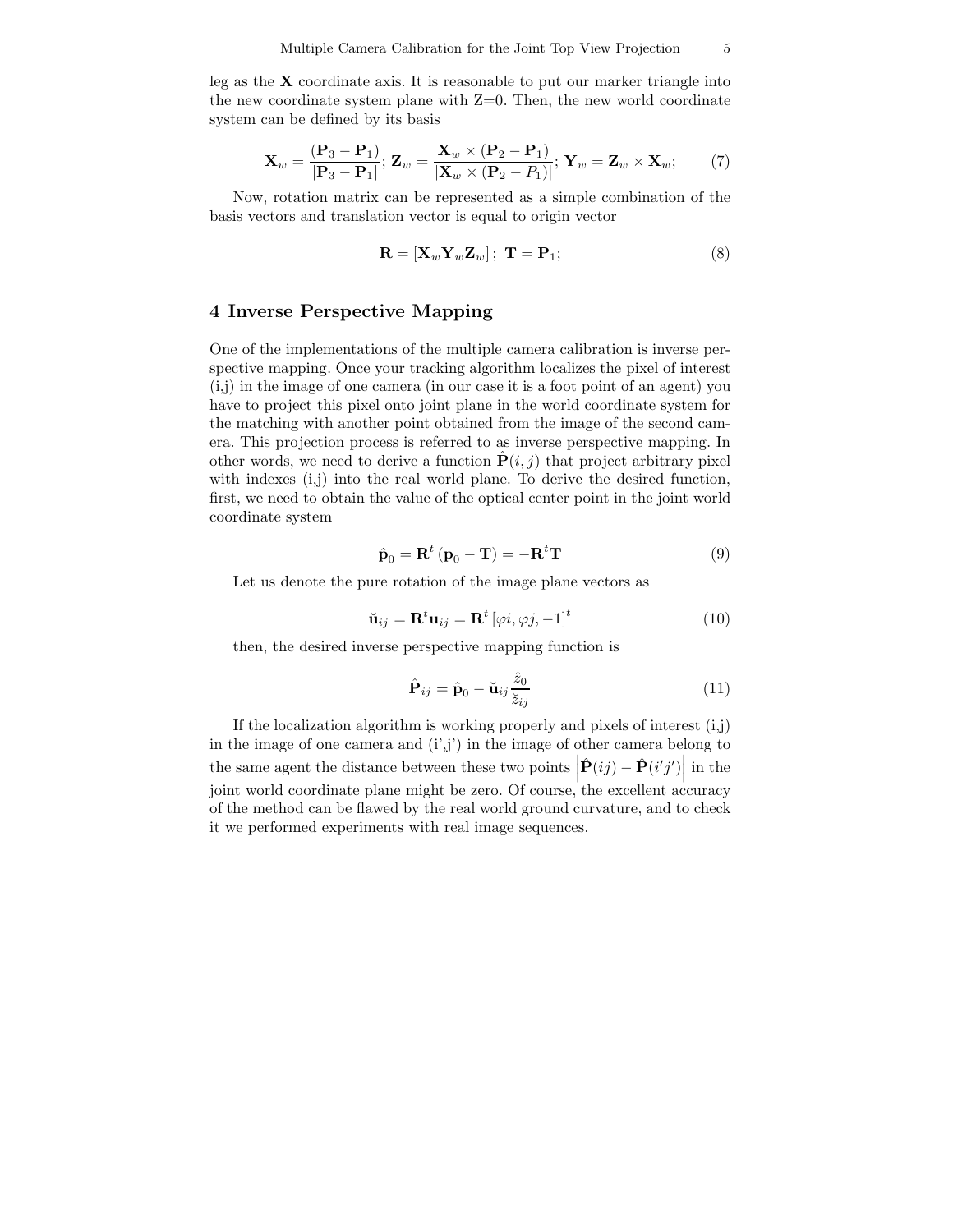6 M. Mozerov et al.

#### **5 Computer Experiments**

In our experiments we use the real data sequences of two view point. In general the goal is to compare trajectories form different points of view in one joint plane. The marker triangle (Egyptian triangle with 3x4x5 meter legs) is formed using the corner points of colored square markers Fig. 2. To check the accuracy of the method we map two images in one joint top view. The green border of the in Fig. 2 shows the overlapping effect of the two inverse mapping. We can see that visual features (zebra crossing lines e. g.) coincide on the arbitrary drown fringe. The inverse perspective mapping also performed for two trajectories taken from different cameras and belongs to the same tracked agent (the green colored line from the first camera and red colored line form the second).



Fig. 2: Projection of two multiple camera views onto the top view of the inspected scene.

We estimate the distances in the joint ground plan and maximum error value is 45 cm. Note, that this error is not a result of inaccurate calibration or inverse mapping, but mostly due to inaccuracy of the foot point localization in the image. The no planarity of the scene affects on the curvature of zebra crossing relative to strait black line in Fig. 3, but this effect produces error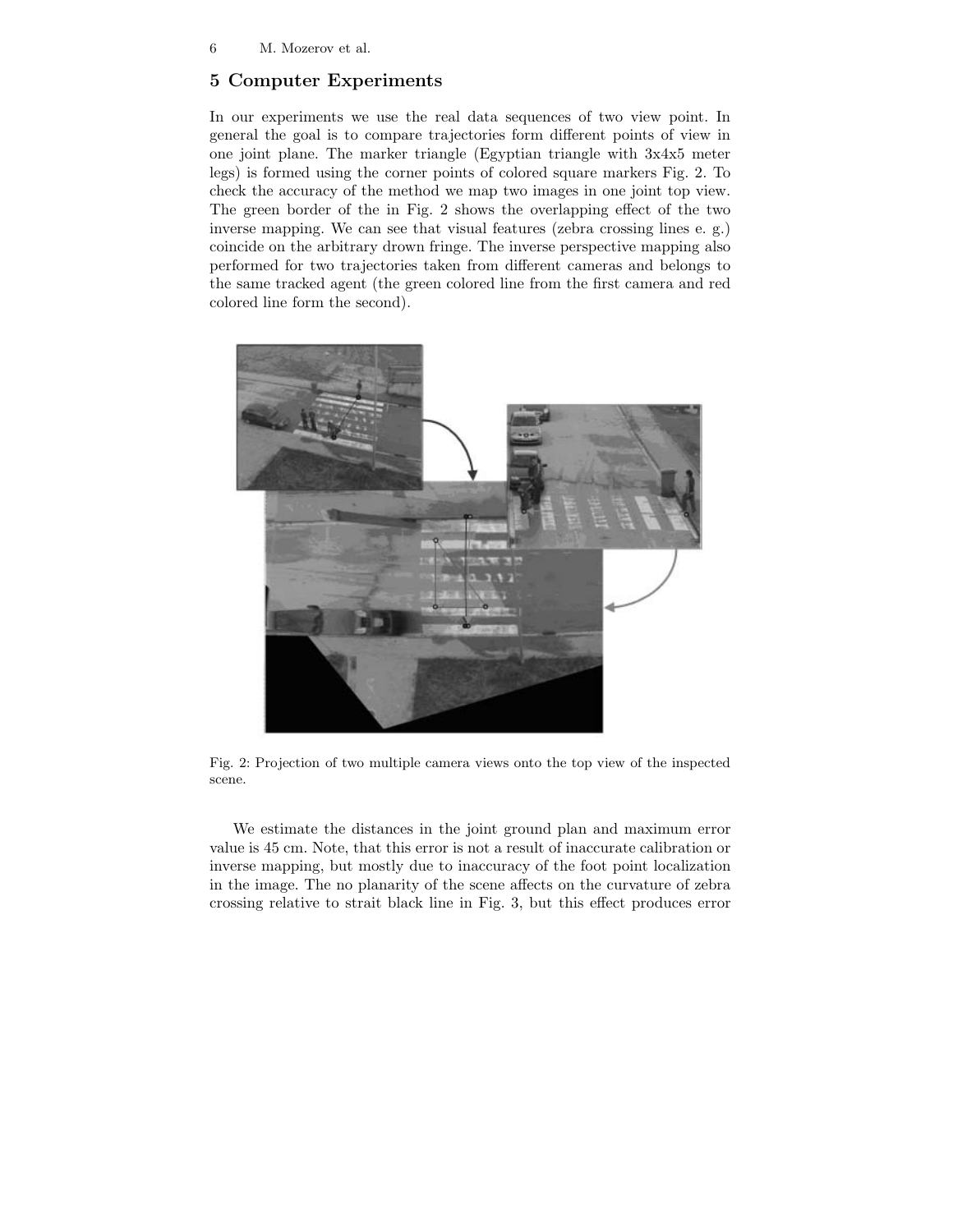measurements less than 10 cm in the field of interest. So, we can conclude that the proposed calibration method has a sufficient accuracy for handling multiple cameras views.



Fig. 3: The result of two trajectory matching.

## **6 Conclusion**

We propose simple calibration method, which is sufficient for multiple camera handling. Trajectories of the foot points of the tracked agents are usually not very accurate due to intrinsic property of segmentation and tracking algorithms. The experimental results show that the accuracy of the trajectories matching with proposed calibration and geometrical mapping technique highly overpass tracking approximation.

#### **Acknowledgements**

This work is supported by EC grants IST-027110 for the HERMES project and IST-045547 for the VIDI-video project, and by the Spanish MEC under projects TIN2006-14606 and DPI-2004-5414. M. Mozerov and Jordi Gonzàlez also acknowledge the support of a Ramon y Cajal and Juan de la Cierva Postdoctoral fellowships from the Spanish MEC, respectively.